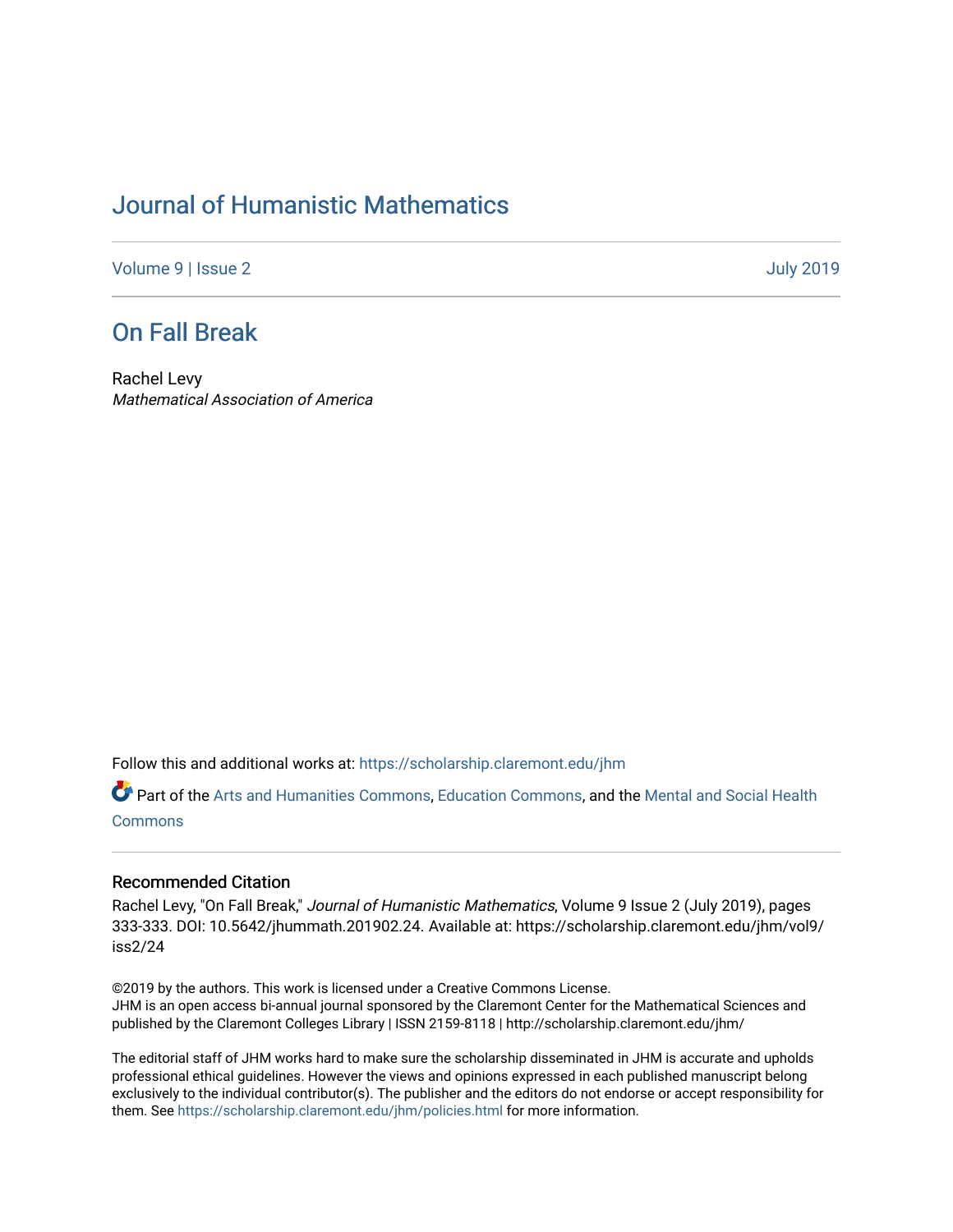#### On Fall Break

#### Cover Page Footnote

Thank you to my daughter, Miriam, who sent our family a poem on the first day of Fall Break and prompted this response.

This work is available in Journal of Humanistic Mathematics:<https://scholarship.claremont.edu/jhm/vol9/iss2/24>